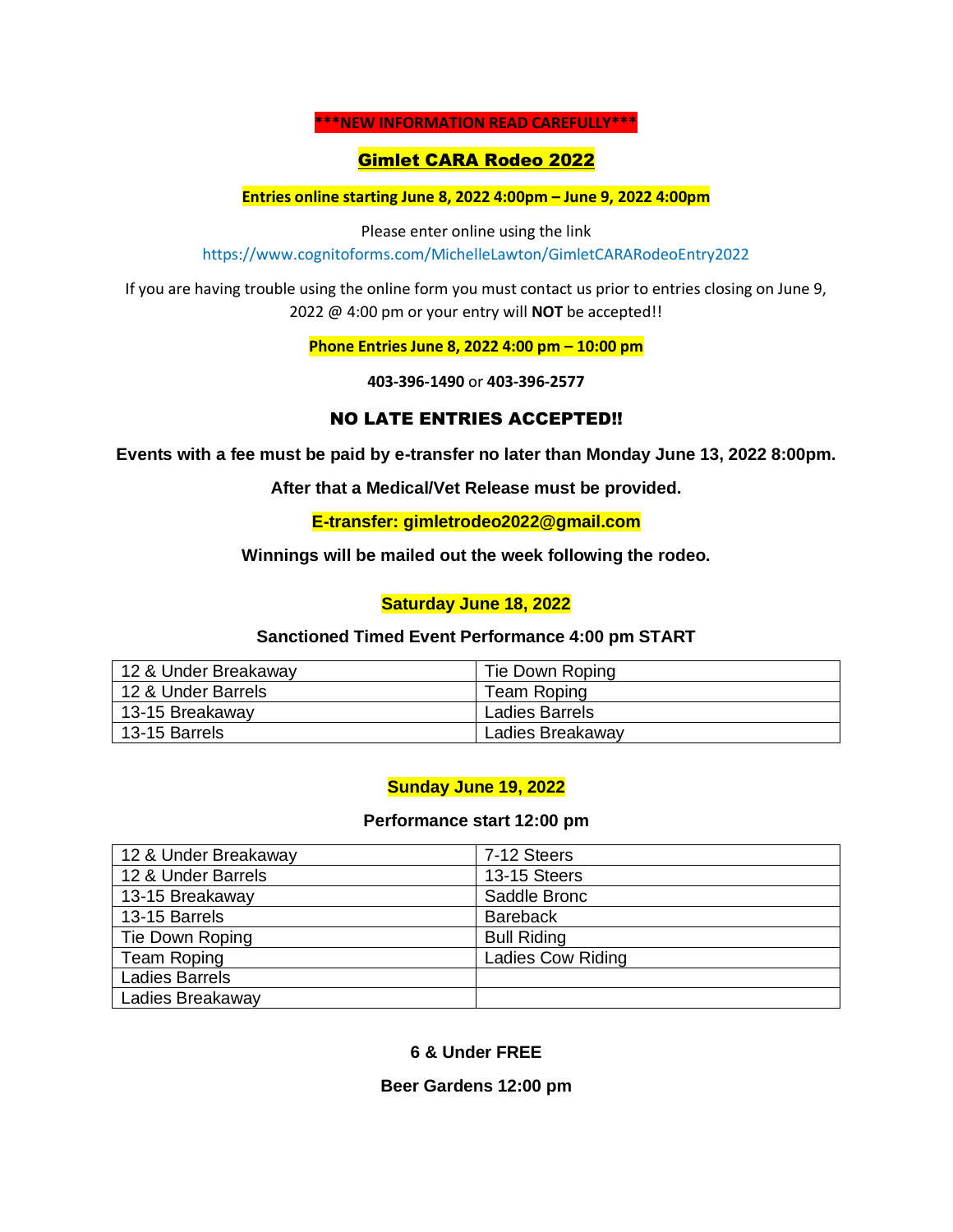## **GATE ENTRY FEE \$5.00/Person. Contestants pay!!**

# Gimlet Local Rodeo 2022

Phone entries (Cow Milking, 12 & Under Local Barrels & Sheep Riding).

### **Must enter by phone June 8, 2022 4:00pm – 10:00pm**

Entries: 403-396-1490 or 396-2577 on entry day. DO NOT LEAVE A MESSAGE!!

# NO LATE ENTRIES ACCEPTED!!

**Events with a fee must be paid by e-transfer no later than Monday June 13, 2022 8:00pm.**

**After that a Medical/Vet Release must be provided.**

**E-transfer: gimletrodeo2022@gmail.com**

**Winnings will be mailed out the week following the rodeo.**

## **Local Events Sunday June 19, 2022**

| <b>EVENT</b>                       | <b>Special Notes</b>                                            |
|------------------------------------|-----------------------------------------------------------------|
| Wild Cow Milking (\$90/team)       | Team of 3. Bring your own rope. Team must                       |
|                                    | rope cow, mug and milk.                                         |
|                                    | *** Event will be 2 <sup>nd</sup> on program*** (New this year) |
|                                    |                                                                 |
| Calf Scramble (Free)               | Must be 12 & under. No entry. Be ready at                       |
|                                    | intermission. Proper footwear.                                  |
| Sheep Riding (Free)                | Bring helmet. Be ready at intermission                          |
|                                    | Limited entries                                                 |
| 12 & Under Local Barrels (\$20.00) | Local contestants ONLY!! You cannot carry                       |
|                                    | any association memberships besides ABRA.                       |
|                                    | Limited entries!                                                |
|                                    |                                                                 |

### **Saturday June 18, 2022**

**Junior Rodeo 10:00 am – 3:00 pm**

For more info follow the **Facebook page "Gimlet Jr Rodeo".** 

### **6 & Under FREE**

#### **Beer Gardens 12:00 pm**

#### **GATE ENTRY FEE \$5.00/Person. Contestants pay!!**

#### **Steak Fry 6:00 pm**

**Horse Shoe Tournament to follow. \$10/team. Buckles for 1st place team**